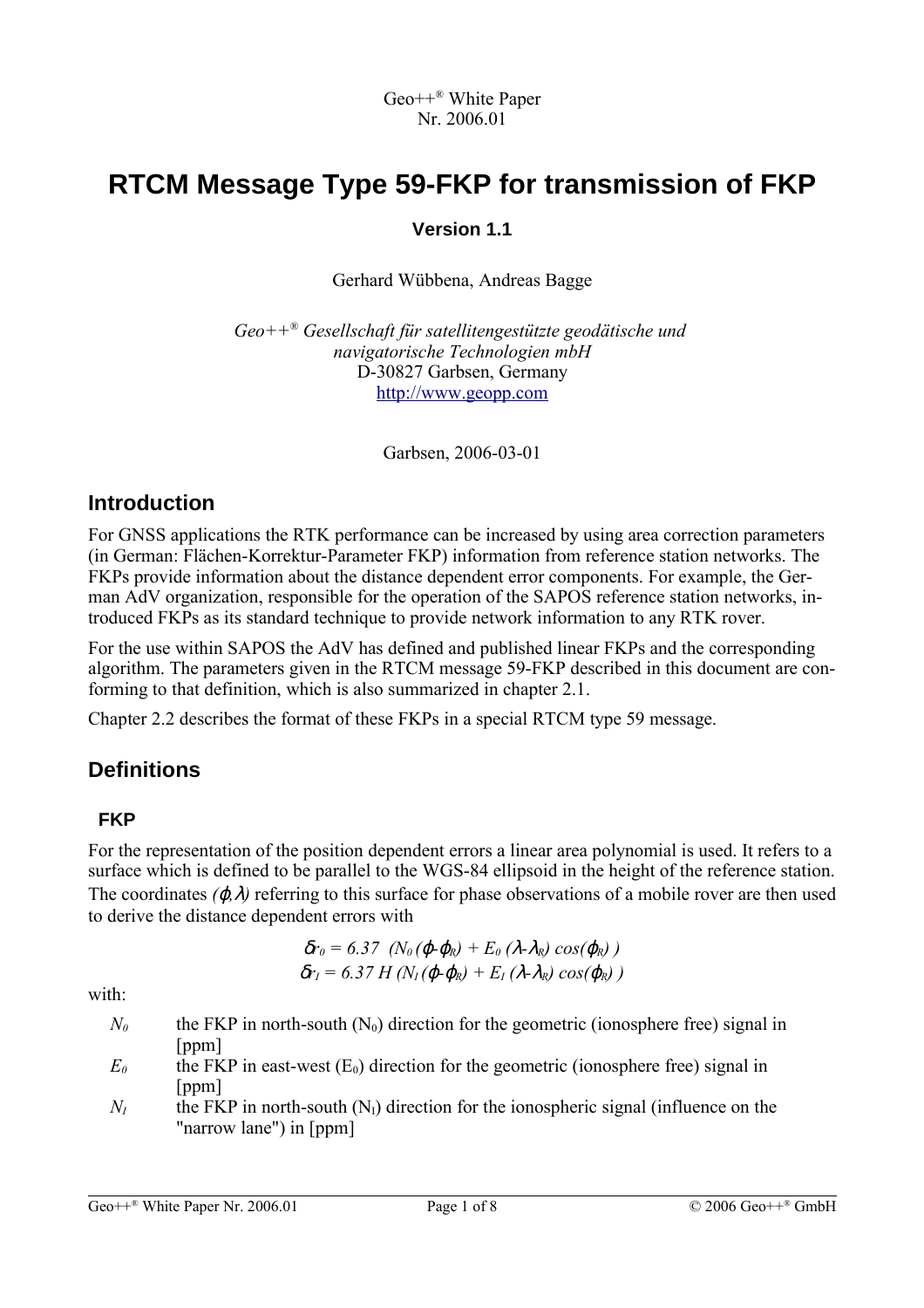- $E_I$  the FKP in east-west  $(E_I)$  direction for the ionospheric signal (influence on the "narrow lane") in [ppm]
- $\varphi_R$ ,  $\lambda_R$  the geographic coordinates of the reference station in WGS84 datum in [rad]
- *H*  $H = 1 + 16 (0.53 E/\pi)^3$

*E* the elevation angle of the satellite in [rad]

δ*r<sup>0</sup>* the distance dependent error for the geometric (ionosphere free) signal [m]

δ*r<sup>I</sup>* the distance dependent error for the ionospheric ("narrow lane") signal [m].

For GLONASS the same reference frequency (GPS "narrow lane") is used as for GPS.

The distance dependent errors for the L1 and L2 signals can be computed in [m] from

$$
\delta r_1 = \delta r_0 + (120/154) \delta r_1,
$$
  

$$
\delta r_2 = \delta r_0 + (154/120) \delta r_1.
$$

with:

δ*r<sup>1</sup>* distance dependent error for L1

δ*r<sup>2</sup>* distance dependent error for L2

From a pseudo range R of a mobile rover derived from a carrier phase measurement a preudo range  $R_k$  corrected for position dependent errors can be computed with

$$
R_k = R - \delta r.
$$

#### **RTCM**

Since current RTCM version 2.3 does not support information from networked reference stations, the FKPs must be transmitted through the message type 59.

The representation of the parameters in message type defined herein corresponds to the RTCM conventions. I.e. the bit sequence of the parameters is always "MSB first" and the representation of negative values is in the so called "2's complement".

# **Message Structure**

Table 1 shows the structure of the message. The first two words of any RTCM messages are not described here. They can be taken from the RTCM documentation. Table 2 summarizes the content of the message.

The following parameters are transmitted in the type 59-FKP message.

#### **Institution ID**

In order to achieve a unique differentiation of different, manufacturer dependent type 59 messages, a constant institution ID in form of the character string ,  $AdV'$  is transmitted in the  $3<sup>rd</sup>$  word.

# **SUB-ID**

In order to keep the possibility to define further messages with the same institution ID, a Sub-ID is transmitted. For the linear FKPs of GPS satellites the Sub-ID 5 is used. For the linear FKPs of GLONASS satellites the Sub-ID 6 is used.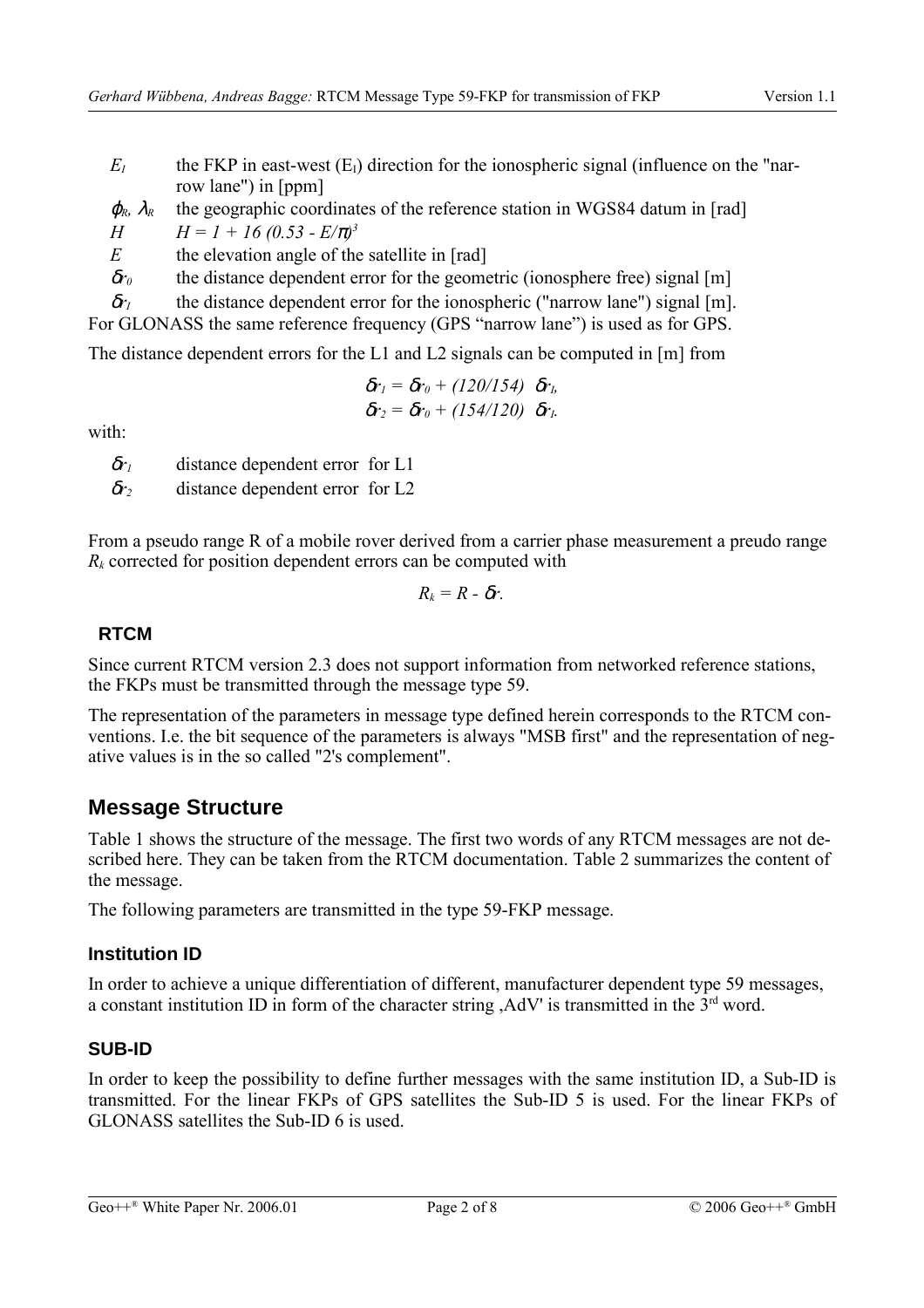#### **Data set number**

The *data set number* identifies the FKP parameter set. This number (n) is consecutively incremented for each new data set and transmitted as "n modulo  $4"$  (n%4).

#### **SAT ID**

The satellites are not identified by their PRN number as generally usual in RTCM, but by a corresponding bit in the SAT ID (satellite identification) word. The SAT ID is an integer value with a length of 4 bytes ("32 bit unsigned long"). For the satellite with the PRN number (p) the bit (p-1) is set, with bit 0 as the LSB, bit 31 as the MSB.

This type of representation is possible for GPS, since GPS can handle no more than 32 PRNs. Opposite to the usual representation with 5 bits per satellite this method is more economical for 7 or more satellites.

If FKP for more than 12 satellites have to be transmitted, further FKPs can be send in a second message with the same Z-count and the same data set number.

#### **FKP data block per satellite**

After the satellite identification the *FKP data blocks* per satellite are following. The FKP data blocks are ordered with increasing PRN number, i.e. satellite with the lowest PRN first. FKP data blocks are transmitted only for those satellites, whose bits are set in the satellite identification. There are no gaps between the blocks for the individual satellites.

#### **IOD**

The parameter *IOD* corresponds to its definition in the type 1 message (IODE). The FKPs depend on the broadcast orbit used for the calculation. At the rover the FKP must be processed consistently, i.e. using the same "broadcast data" that was used during the creation of the FKP.

#### **SL0, SLI**

Two different scales and ranges are provided. The scale bits *SL0,SLI* are used to identify scale and range. They allow a different handling of the non-dispersive and the dispersive FKPs. SL0 is the scale parameter for the non-dispersive part (L0), SLI for the dispersive part (LI).

With the standard scale (scale bits set to 0) a resolution of 1 mm / 100 km is achieved. Under extreme conditions (scale bits set to 1) the resolution is reduced to 4 mm / 100 km. Thus, the corresponding maximum error is +/- 2 mm at a distance of 100 km from the reference station.

For the very unlikely case of even higher values, the corresponding satellites have to be deleted from the FKP message.

# **FKPs N0, NI, E0, EI**

The parameters *N0, NI* are the north-south components of the FKPs for the non-dispersive and for the dispersive part rsp., the parameters *E0,EI* are the corresponding FKPs for the east-west components.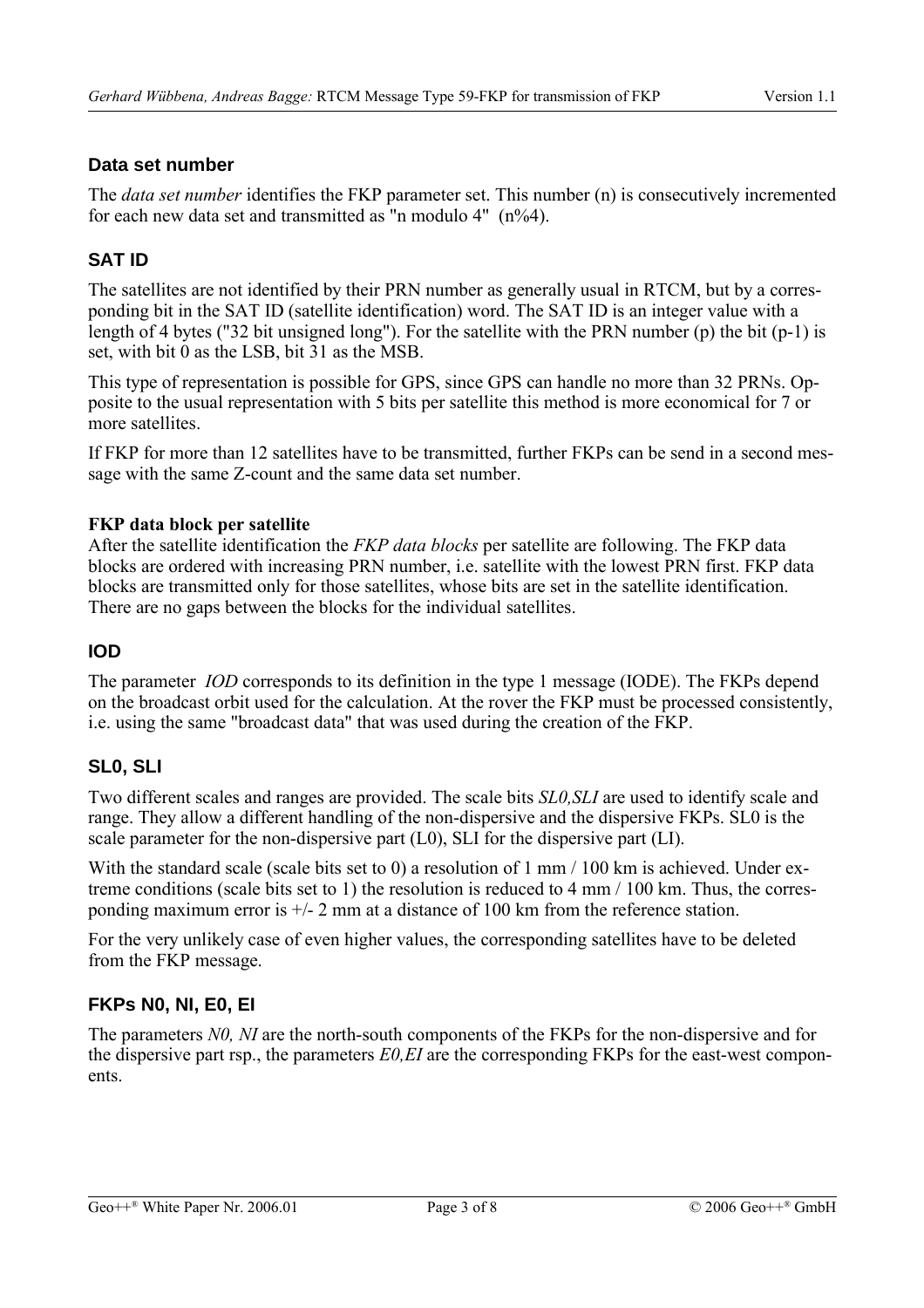#### **Reserve**

All *reserve* bits must always be set to 0.

# **References**

- RTCM Radio Technical Commission for Marine Services (2001). RTCM Recommended Standards for Differential GNSS (Global Navigation Satellite Systems) Service, Version. 2.3. [http://www.rtcm.org](http://www.rtcm.org/)
- AdV Arbeitsgemeinschaft der Länder der Vermessungsverwaltungen der Bundesrepublik Deutschland, see [http://www.adv-online.de](http://www.adv-online.de/)
- SAPOS Satellitenpositionierungsdienst der deutschen Landesvermessung, see [http://www.sapos.de](http://www.sapos.de/)
- Wübbena, G., A. Bagge, M. Schmitz (2001). Network-Based Techniques for RTK Applications. Presented at the GPS Symposium, GPS JIN 2001, GPS Society, Japan Institute of Navigation, November 14.-16., 2001, Tokyo, Japan. [http://www.geopp.de/download/gpsjin01\\_p.pdf](http://www.geopp.de/download/gpsjin01_p.pdf)
- Euler, H.-J., C.R. Keenan, B.E. Zebhauser, G. Wübbena (2001). Study of a Simplified Approach Utilizing Information from Permanent Station Arrays. Draft submitted to RTCM-Meeting, Salt Lake City, Utah. [http://www.geopp.de/download/ion2001-rtcm\\_extended\\_p.pdf](http://www.geopp.de/download/ion2001-rtcm_extended_p.pdf)
- Wübbena, G., A. Bagge, M. Schmitz (2001). RTK Networks based on Geo++® GNSMART Concepts, Implementation, Results. Presented at the International Technical Meeting, ION GPS-01, Salt Lake City, Utah. [http://www.geopp.de/download/ion2001-gnsmart\\_p.pdf](http://www.geopp.de/download/ion2001-gnsmart_p.pdf)
- Wübbena. G., S. Willgalis (2001). State Space Approach for Precise Real Time Positioning in GPS Reference Networks. Presented at International Symposium on Kinematic Systems in Geodesy, Geomatics and Navigation, KIS-01, Banff, June 5-8, Canada. <http://www.geopp.de/download/kis2001.pdf>
- Wübbena, G. (2001). On the Modelling of GNSS Observations for High-Precision Position Determination. Translation of Wübbena, G. (2001). Zur Modellierung von GNSS-Beobachtungen für die hochgenaue Positionsbestimmung. Wissenschaftliche Arbeiten Fachrichtung Vermessungswesen an der Universität Hannover, Festschrift Prof. G. Seeber zum 60. Geburtstag, Nr. 239, Hannover, 143-155. [http://www.geopp.de/download/seeb60\\_wuebbena\\_e.pdf](http://www.geopp.de/download/seeb60_wuebbena_e.pdf)
- Wübbena, G., A. Bagge, M. Schmitz (2000). GPS-Referenznetze und internationale Standards. Vorträge des 3. SAPOS-Symposium der Arbeitsgemeinschaft der Vermessungsverwaltungen der Länder der Bundesrepublik Deutschland (AdV), 23.-24.Mai 2000, München, Germany, 14-23. [http://www.sapos.de/pdf/3symposium/SAPOS\\_V03.pdf](http://www.sapos.de/pdf/3symposium/SAPOS_V03.pdf)
- Wübbena, G. (1999). GNSMART RTK Lösungen bei starker Sonnenaktivität. AdV, Vortrag zum 2. SAPOS-Symposium, 10-11. Mai 1999, Berlin. <http://www.geopp.de/download/sapos99.pdf>
- Wübbena, G. (1998). GNSS-SMART: Echtzeit-GPS genauer als 1 Zentimerter. Vorträge des 1. SAPOS-Symposium der Arbeitsgemeinschaft der Vermessungsverwaltungen der Länder der Bundesrepublik Deutschland (AdV), 11-12. Mai 1998, Hamburg, Germany, 161-172. (English version: [http://www.geopp.de/download/sapos98en.pdf\)](http://www.geopp.de/download/sapos98en.pdf)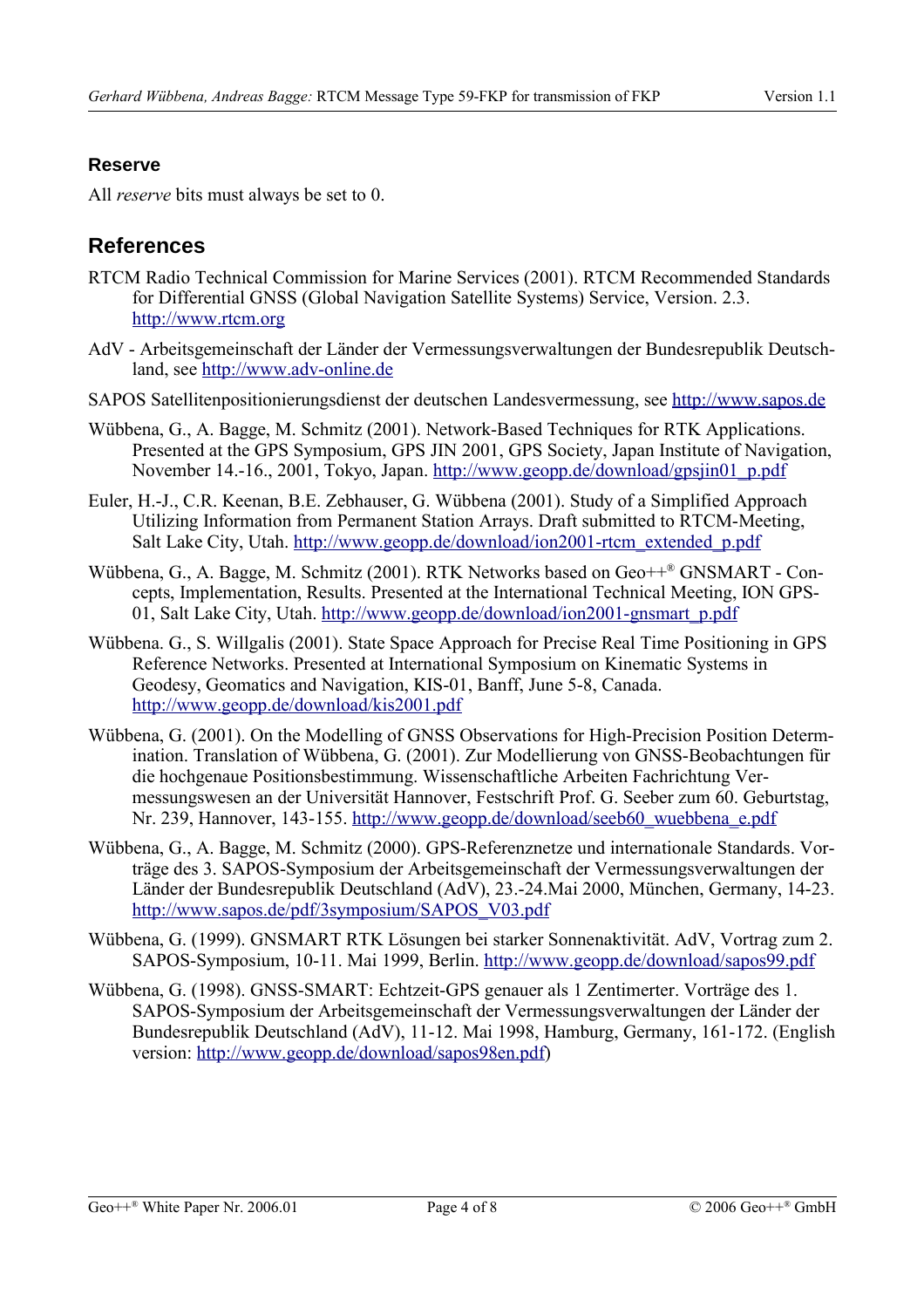- Wübbena, G., A. Bagge (1997). Neuere Entwicklungen zu GNSS-RTK für optimierte Genauigkeit, Zuverlässigkeit und Verfügbarkeit: Referenzstationsnetze und Multistations-RTK-Lösungen. DVW-Seminar GPS-Praxis und Trends '97, 30.9.-1.10.1997, Frankfurt/M., DVW Schriftenreihe 35/1999, Verlag Konrad Wittwer, 73-92. <http://www.geopp.de/download/dvw97.pdf>
- Wübbena, G., A. Bagge, G. Seeber, V. Böder, P. Hankemeier (1996). Reducing Distance Dependent Errors for Real-Time Precise DGPS Applications by Establishing Reference Station Networks. Proceedings of the International Technical Meeting, ION GPS-96, Kansas City, Missouri, 1845-1852. <http://www.geopp.de/download/kansas96.pdf>

An example data set of RTCM data with embedded type 59-FKP messages according to this definition and its decoded values can be found at <http://www.geopp.de/download/fkp59adv.zip>.

# **Table 1. Message type 59-FKP - FKP network parameters**

|                                                                                |                              | 1 2 3 4 5 6 7 8 9 10 11 12 13 14 15 16 17 18 19 20 21 22 23 24 25 26 27 28 29 30 |                                     |                       |            |               |                    |  |  |
|--------------------------------------------------------------------------------|------------------------------|----------------------------------------------------------------------------------|-------------------------------------|-----------------------|------------|---------------|--------------------|--|--|
| <b>HEADER1</b>                                                                 |                              | <b>HEADER2</b>                                                                   |                                     | <b>HEADER3</b>        |            | <b>PARITY</b> | Word 3             |  |  |
| 2 3 4 5 6 7 8 9 10 11 12 13 14 15 16 17 18 19 20 21 22 23 24 25 26 27 28 29 30 |                              |                                                                                  |                                     |                       |            |               |                    |  |  |
| <b>SUB-ID</b>                                                                  | R DS<br>#                    | <b>MSB</b>                                                                       | <b>SATELLITE ID</b><br>(UPPER PART) |                       |            | <b>PARITY</b> | Word 4             |  |  |
|                                                                                |                              | 1 2 3 4 5 6 7 8 9 10 11 12 13 14 15 16 17 18 19 20 21 22 23 24 25 26 27 28 29 30 |                                     |                       |            |               |                    |  |  |
| <b>SATELLITE ID</b><br>(LOWER PART)                                            |                              |                                                                                  | <b>LSB</b>                          | <b>IOD</b>            |            | <b>PARITY</b> | Word 5             |  |  |
|                                                                                |                              | 1 2 3 4 5 6 7 8 9 10 11 12 13 14 15 16 17 18 19 20 21 22 23 24 25 26 27 28 29 30 |                                     |                       |            |               |                    |  |  |
| <b>RESERVE</b> S                                                               | <b>IS</b><br><b>MSB</b><br>0 | N <sub>0</sub>                                                                   | <b>LSB</b> MSB                      | <b>NI</b><br>(Part 1) |            | <b>PARITY</b> | Word 6, 13, 20, 27 |  |  |
|                                                                                |                              | 1 2 3 4 5 6 7 8 9 10 11 12 13 14 15 16 17 18 19 20 21 22 23 24 25 26 27 28 29 30 |                                     |                       |            |               |                    |  |  |
| ΝI<br>(Part 2)<br><b>LSB<sub>MSB</sub></b>                                     | E <sub>0</sub>               | <b>LSB</b> <sub>MSB</sub>                                                        |                                     | EI                    | <b>LSB</b> | <b>PARITY</b> | Word 7, 14, 21, 28 |  |  |
|                                                                                |                              |                                                                                  |                                     |                       |            |               |                    |  |  |

Table 1 continued on next page...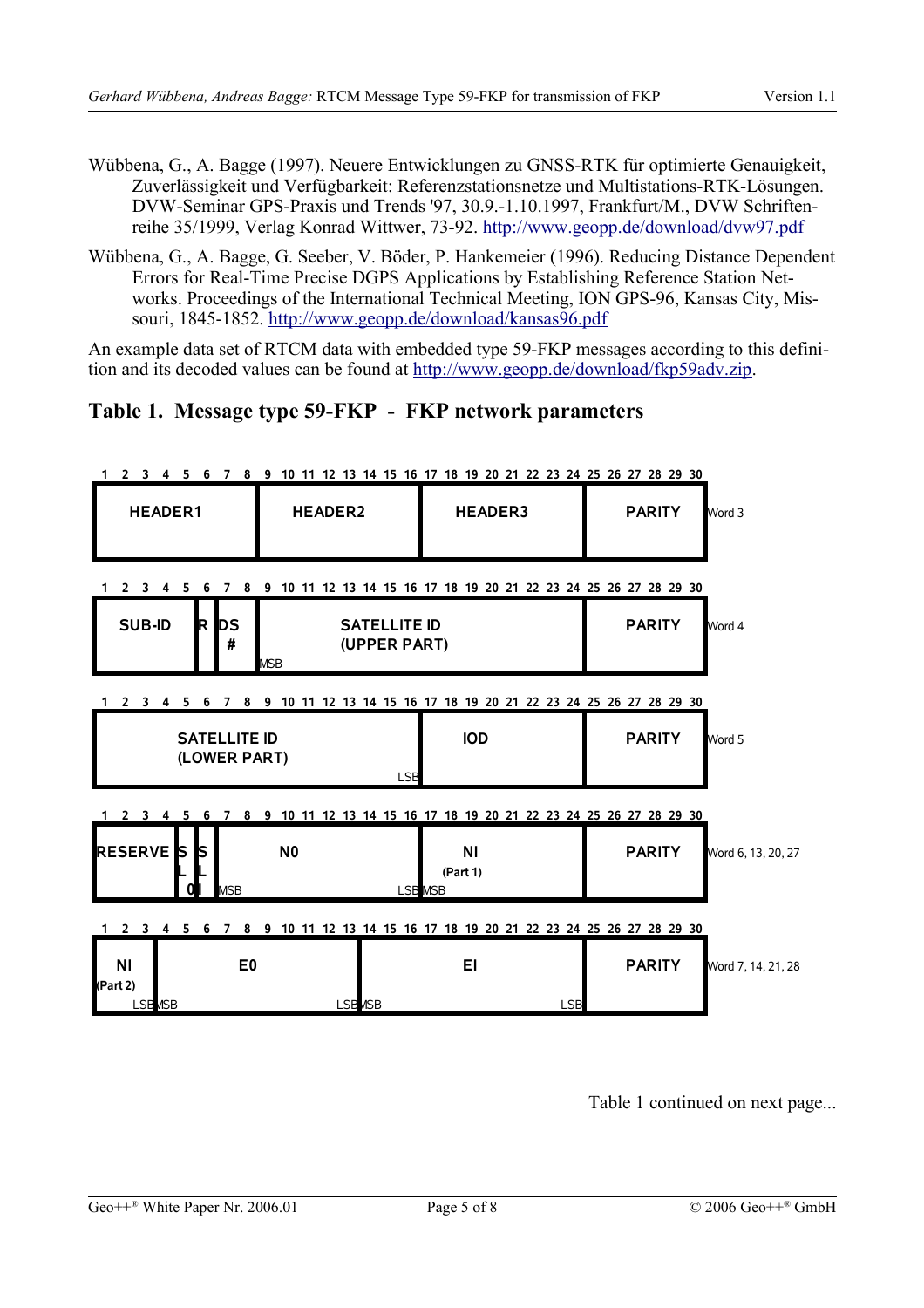# **Table 1. Message type 59-FKP - FKP network parameters (continued)**

|                                                                                                                       |                                                  | 2 3 4 5 6 7 8 9 10 11 12 13 14 15 16 17 18 19 20 21 22 23 24 25 26 27 28 29 30 |                                      |  |  |
|-----------------------------------------------------------------------------------------------------------------------|--------------------------------------------------|--------------------------------------------------------------------------------|--------------------------------------|--|--|
| <b>IOD</b>                                                                                                            | <b>RESERVE</b><br><b>IS</b><br>IS<br>$\mathbf 0$ | N <sub>0</sub><br><b>I</b> MSB<br><b>LSB</b>                                   | <b>PARITY</b><br>Word 8, 15, 22, 29  |  |  |
| 2 3 4 5                                                                                                               | 6 7                                              | 8 9 10 11 12 13 14 15 16 17 18 19 20 21 22 23 24 25 26 27 28 29 30             |                                      |  |  |
| N <sub>1</sub><br><b>MSB</b>                                                                                          | <b>LSB</b> <sub>MSB</sub>                        | E <sub>0</sub><br>EI<br>(Part 1)<br><b>LSB</b> MSB                             | <b>PARITY</b><br>Word 9, 16, 23, 30  |  |  |
|                                                                                                                       |                                                  |                                                                                |                                      |  |  |
| 2 3 4 5 6                                                                                                             | 8<br>7                                           | 9 10 11 12 13 14 15 16 17 18 19 20 21 22 23 24 25 26 27 28 29 30               |                                      |  |  |
| EI<br>(PART 2)                                                                                                        | <b>IOD</b><br><b>LSB</b>                         | <b>RESERVE</b> S<br>N <sub>0</sub><br>ls.<br>(P. 1)<br>10<br><b>MSB</b>        | <b>PARITY</b><br>Word 10, 17, 24, 31 |  |  |
| 1 2 3 4 5 6 7 8 9 10 11 12 13 14 15 16 17 18 19 20 21 22 23 24 25 26 27 28 29 30                                      |                                                  |                                                                                |                                      |  |  |
| N <sub>0</sub><br>(Part 2)                                                                                            | N <sub>1</sub><br><b>LSBMSB</b>                  | E0<br>(Part 1)<br><b>LSB</b> MSB                                               | <b>PARITY</b><br>Word 11, 18, 25, 32 |  |  |
| 8 9 10 11 12 13 14 15 16 17 18 19 20 21 22 23 24 25 26 27 28 29 30<br>2 <sub>3</sub><br>4 5 6<br>$\overline{7}$<br>1. |                                                  |                                                                                |                                      |  |  |
| E <sub>0</sub><br>(Part 2)                                                                                            | EI<br>LSB MSB                                    | <b>IOD</b><br><b>LSB</b>                                                       | <b>PARITY</b><br>Word 12, 19, 26, 33 |  |  |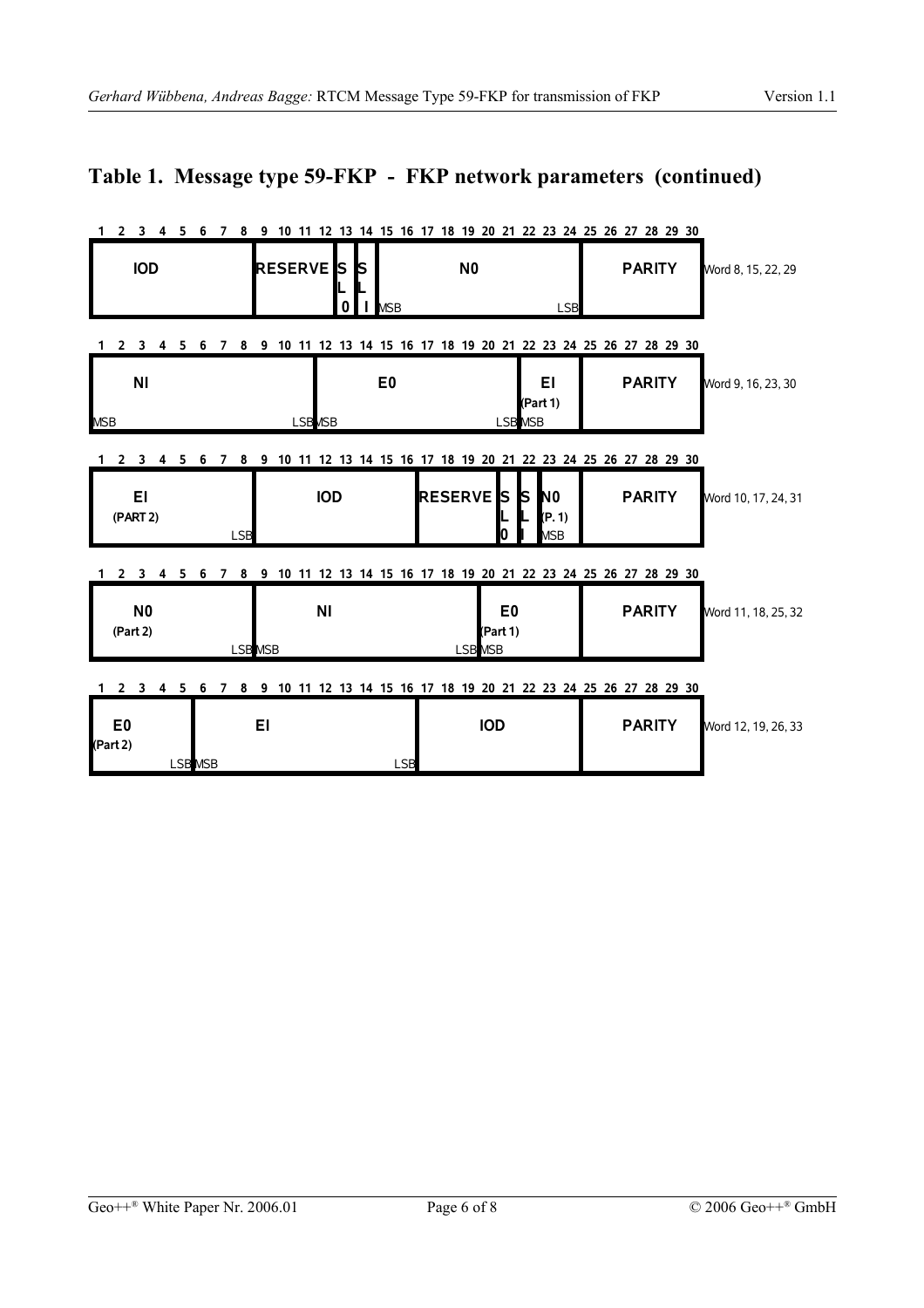| <b>PARAMETER</b>       | NO. OF<br><b>BITS</b> | <b>SCALE</b><br><b>FACTOR AND</b><br><b>UNITS</b> | <b>RANGE</b>                                                                                                                                |
|------------------------|-----------------------|---------------------------------------------------|---------------------------------------------------------------------------------------------------------------------------------------------|
| institution ID 1       | 8                     |                                                   | 'A' 0x41                                                                                                                                    |
| institution ID 2       | 8                     | --                                                | 'd' 0x64                                                                                                                                    |
| institution ID 3       | 8                     | --                                                | 'V' 0x56                                                                                                                                    |
| <b>SUB-ID</b>          | 5                     | $\mathbf{1}$                                      | 5-6, 0x05 for GPS, 0x06 for GLONASS                                                                                                         |
| Reserve                | $\mathbf{1}$          |                                                   | $\vert 0 \vert$                                                                                                                             |
| <b>DATA SET NR</b>     | $\overline{2}$        | 1                                                 | $ 0-3 $<br>derived from the counter n, which is incremen-<br>ted for each new set of FKP parameters: DATA<br>$SET NR = (n\%4)$              |
| $SAT$ -ID              | 32                    |                                                   | $0 - 31$<br>bits are set for each satellite with FKP,<br>bit 0 represents the satellite with PRN 1,<br>bit 1 the satellite PRN 2, and so on |
| IOD                    | 8                     | 1                                                 | $0-255$ (according to message type 1)                                                                                                       |
| Reserve                | 4                     | 1                                                 | $\overline{0}$                                                                                                                              |
| SL <sub>0</sub>        | $\mathbf{1}$          |                                                   | $0:$ SL0=0.01 ppm, 1: SL0 =0.04 ppm                                                                                                         |
| SLI                    | $\mathbf{1}$          |                                                   | $0: SLI = 0.01$ ppm, 1: $SLI = 0.04$ ppm                                                                                                    |
| $\overline{\rm N0}$    | 10                    | $SL0(0.01)$ or<br>$0.04$ ) ppm                    | $+/- 5.11$ or $+/- 20.47$                                                                                                                   |
| $\mathbf{N}\mathbf{I}$ | 11                    | $SLI$ (0.01 or<br>$0.04$ ) ppm                    | $+/- 10.23$ or $+/- 40.95$                                                                                                                  |
| E0                     | 10                    | $SL0(0.01)$ or<br>$0.04$ ) ppm                    | $+/- 5.11$ or $+/- 20.47$                                                                                                                   |
| ΈI                     | 11                    | $SL0(0.01$ or<br>$0.04$ ) ppm                     | $+/- 10.23$ or $+/- 40.95$                                                                                                                  |